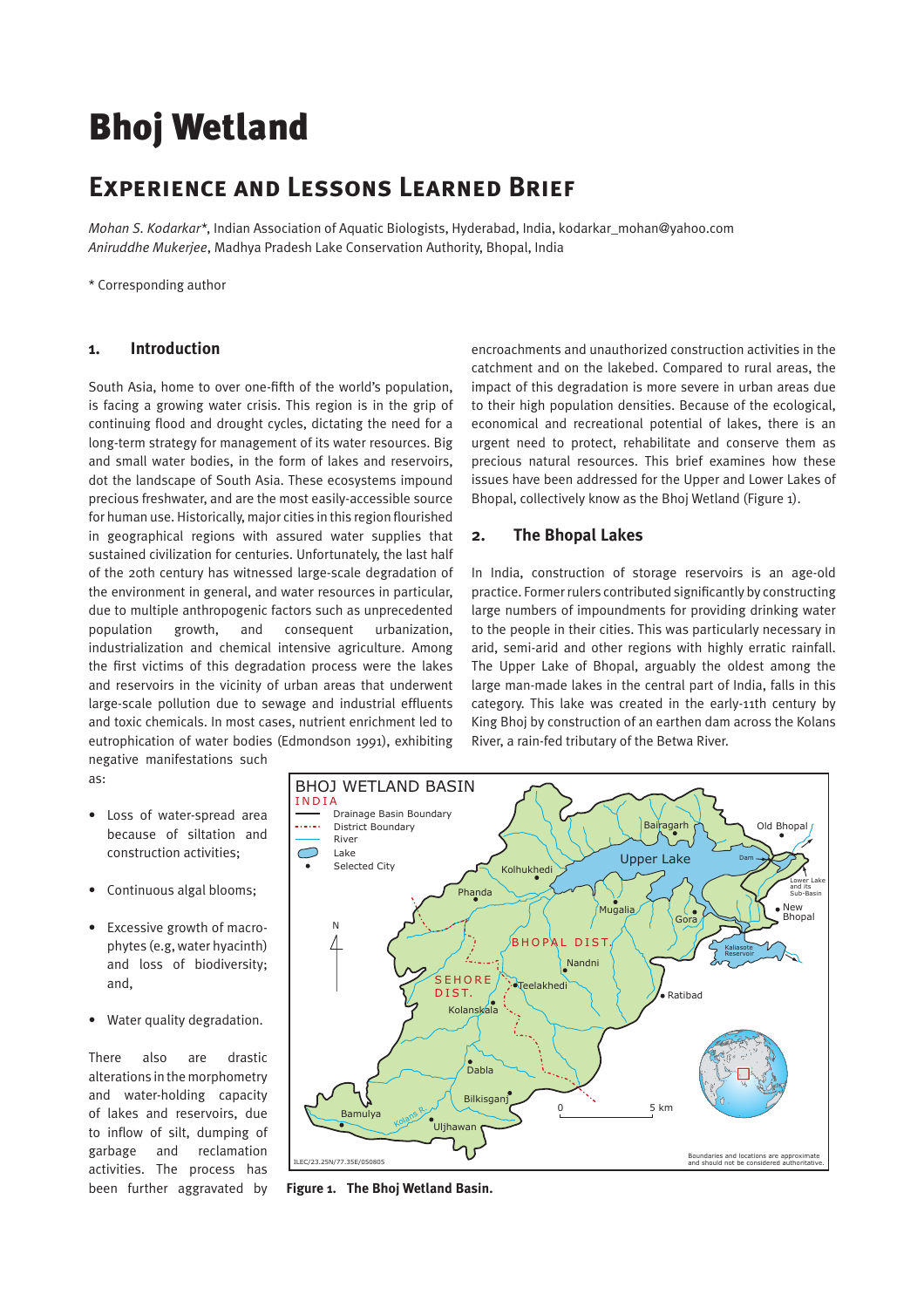In the late-18th century, another lake downstream of the earthen dam of the Upper Lake was constructed by Nawab Chhote Khan (a Minister of Nawab Hayat Mohammed Khan's regime) to enhance the beauty of the city.

With the passage of time, the administration of Bhopal City changed hands several times and, in the year 1956, it became the capital of the State of Madhya Pradesh. Since then, it has witnessed a tremendous influx of people and consequent urban development, especially on the northeast fringe of the Upper Lake, as well as around the Lower Lake. This resulted in an increased demand for potable water and subsequent pressure on the Upper Lake resources. Consequently, the storage capacity of the Upper Lake was increased by raising the height of the spillway. Although this has resulted in an increased water supply, the increased anthropogenic activities in the catchment also have caused an increased inflow of silt, untreated sewage, nutrients and pesticides from urban and rural areas, and an overall deterioration of the lakes' water quality. The basic features of the twin lakes are illustrated in Table 1.

The Upper Lake is a source of potable water and meets 40% of the drinking water demand (29 million gallons per day) for the city's growing population. Its fishing rights have been allocated on a long-term lease by the Bhopal Municipal Corporation (BMC) to a fishermen's cooperative, consisting of some 500 fishermen families. The Lower Lake is mainly a recreational site. The livelihood of 250 washer-men families belonging to socio-economically weaker sections of the society is dependent on the Lower Lake.

The BMC is the custodian of the lakes, and also has the authority to control the land use in the fringe area of the lakes since it issues building permission sanctions. The various

|                           | <b>Upper Lake</b>                   | <b>Lower Lake</b>                  |  |
|---------------------------|-------------------------------------|------------------------------------|--|
| <b>Riparian countries</b> | India                               |                                    |  |
| Lake origin               | Man-made<br>(11th century)          | Man-made<br>(Late-18th<br>century) |  |
| Climatic region           | Warmer humid<br>(humid subtropical) |                                    |  |
| Drainage basin type       | Open                                |                                    |  |
| Salinity type             | Fresh                               |                                    |  |
| Altitude                  | 503.5 m                             | 500 m                              |  |
| Surface area              | $36 \text{ km}^2$                   | 1.29 $km2$                         |  |
| Drainage basin area       | 361 km <sup>2</sup>                 | $9.6 \text{ km}^2$                 |  |
| Volume                    | $0.117$ km <sup>3</sup>             | 0.004 km <sup>3</sup>              |  |
| Maximum depth             | 11.7 m                              | 9.5 m                              |  |
| Average depth             | 6 m                                 |                                    |  |
| Population                | 0.5 million                         |                                    |  |
| <b>Population density</b> | 1,350 persons/km <sup>2</sup>       |                                    |  |

| Table 1. | <b>Basic Features of Upper and Lower Lakes of the</b> |
|----------|-------------------------------------------------------|
|          | <b>Bhoj Wetland.</b>                                  |

regulatory provisions for the protection of the Bhopal lakes, as well as other waterbodies, are described below.

The Bhopal Development Plan 2005, prepared by the Directorate of Town and Country of Madhya Pradesh, provides for the following regulatory measures for the protection and management of lakes:

- Fringe areas of the lakes have been declared as sensitive zones. No construction and development activities in 50 m space from the Full Tank Level (FTL) of the Upper Lake and 33 m space from the edge of the Lower Lake is allowed. The space is to be kept open. The lake fringe of the Upper Lake is to be kept free from any further construction except passive recreation;
- The areas of the Upper Lake, including slopes, are to be planted to the extent of 50-100 m from the maximum tank level with appropriate indigenous trees and shrubs to arrest the pollution and silt entering into the lake;
- The Upper Lake water, which is basically used for drinking purposes, shall not be allowed to be used for such water-based recreational activities that adversely affect the water quality; and
- The practice of agriculture right along the lake fringe areas is to be discouraged so that water is not polluted due to the addition of chemical fertilizer, pesticide and insecticides.

Provisions in other national-level acts include the following:

- The Water (Prevention and Control of Pollution) Act. 1974, amended in 1994 empowers the Madhya Pradesh Pollution Control Board to take action against the polluters of the water resources;
- The Environmental Protection Act, 1986 also empowers the Madhya Pradesh Pollution Control Board to take action against the polluters of the water resources; and
- The Madhya Pradesh Municipal Corporation Act, 1956 (as Amended in 1995) empowers the Municipal Corporation to take appropriate measures to prevent pollution of the water resources.

However, as far as implementation of these provisions is concerned, much is still desired.

# **3. Status of the Lakes**

The Upper Lake has both rural and urban catchments. With a well-protected catchment, its water quality was of potable standard until recently (Singh and Anandh 1996). In the last few decades of the 20th century, however, many sections of the lake became surrounded by habitations as the city grew. These developments have generated anthropogenic pressures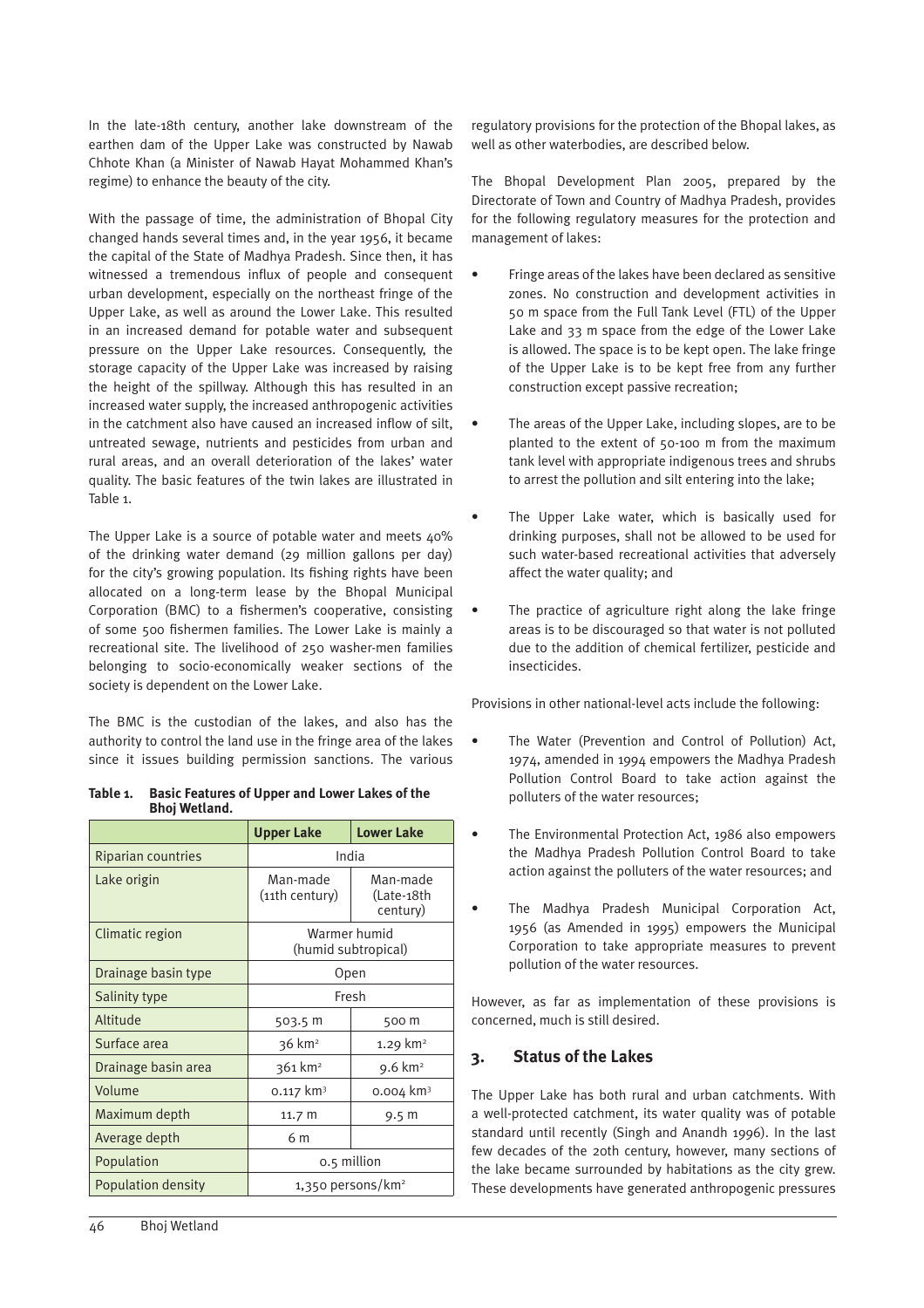on the lake, thus accelerating its eutrophication and microbial contamination, and making the water unfit for human consumption without proper treatment (Table 2 and 3).

The lake is rich in biodiversity, however, with the principal components being phytoplankton, zooplankton, macrophytes, aquatic insects and avifauna (both resident and migratory). The biodiversity characteristics of the lake are as follows:

- Macrophytes: 106 species (belonging to 87 genera of 46 families), including 14 rare species;
- Phytoplankton: 208 species, comprised of 106 species of Chlorophyceae, 37 species of Cyanophyceae, 34 species of Euglenophyceae, 27 species of Bacilariophyceae and 4 species of Dinophyceae;
- Zooplankton: 115 species (Rotifera 41, Protozoa 10, Cladocera 14, Copepoda 5, Ostracoda 9, Coleoptera 11, Diptera 25);
- Fish fauna: 43 species (natural and cultured species);
- Avifauna: 179 species (52 migratory, 28 locally migratory and 99 local);
- Insects: 98 species of 10 families; and,
- Reptiles and Amphibians: ›10 species (including 5 species of tortoise).

#### Because the Lower Lake, located within a completely urban catchment, has been subjected to many negative anthropogenic stresses, its water quality degradation has been much more pronounced than for the Upper Lake (Table 2).

Considering the ecological importance of these lakes, the Government of India declared the twin lakes as lakes of national importance, and efforts to improve their environmental status began in 1989. Later implementation of an integrated conservation and management plan for the lakes was started

| <b>Parameter</b>                               | Range             |                   |  |
|------------------------------------------------|-------------------|-------------------|--|
|                                                | <b>Upper Lake</b> | <b>Lower Lake</b> |  |
| pH                                             | $8.8 - 9.2$       | $7.15 - 9.7$      |  |
| Transparency (cm)                              | ΝA                | 14–98             |  |
| Conductivity ( $\mu$ S/cm @<br>$25^{\circ}$ C) | $213 - 228$       | $259 - 374$       |  |
| <b>Total dissolved solids</b><br>(TDS; mg/l)   | $121 - 252$       | $86 - 169$        |  |
| Hardness (mg/l)                                | $60 - 146$        | $68 - 154$        |  |
| Chloride (mg/l)                                | $16 - 30$         | 14.9–88.9         |  |
| Total phosphorus (mg/l)                        | $0.003 - 0.07$    | $0.106 - 1.02$    |  |
| Total nitrogen (mg/l)                          | $0.1 - 0.9$       | $1.08 - 1.46$     |  |
| Biochemical oxygen<br>demand (BOD; mg/l)       | $1.8 - 6$         | $2.2 - 11.5$      |  |
| Chemical oxygen<br>demand (COD; mg/l)          | $8.8 - 26.4$      | $8 - 112$         |  |
| Class                                          | B                 | D                 |  |

**Table 2. Water Quality of Upper and Lower Lakes of the Bhoj Wetland (1991-92).**

| <b>Class of water</b> | <b>Designated best use</b>                                                      | <b>Criteria</b>                                                                                                                                                        |
|-----------------------|---------------------------------------------------------------------------------|------------------------------------------------------------------------------------------------------------------------------------------------------------------------|
| $\overline{A}$        | Drinking water source without conventional<br>treatment, but after disinfection | 1. Total coliform MPN/100 ml: 50 or less<br>2. pH: between $6.5$ and $8.5$<br>3. Dissolved oxygen (DO): 6 mg/L or more<br>4. BOD (5 days $@$ 20 $°C$ ): 2 mg/L or less |
| B                     | Outdoor bathing (organized)                                                     | 1. Total coliform MPN/100 ml: 500 or less<br>2. pH: between 6.5 to 8.5<br>3. DO: 5 mg/L or more<br>4. BOD (5 days $\circledcirc$ 20°C): 3 mg/L or less                 |
| C                     | Drinking water source with conventional<br>treatment, followed by disinfection  | 1. Total coliform MPN/100 ml: 5000 or less<br>2. pH: between 6.0 and 9.0<br>3. DO: 4 mg/L or more<br>4. BOD (5 days $@$ 20 $°C$ ): 3 mg/L or less                      |
| D                     | Propagation of wildlife and fisheries                                           | $1. -$<br>2. pH: between $6.5$ and $8.5$<br>3. DO: 4.0 mg/L or more<br>4. -<br>5. Free ammonia (as N): 1.2 mg/L or less                                                |
| E                     | Irrigation, Industrial cooling, Controlled waste<br>disposal                    | $1. -$<br>2. pH: between 5.89 to 6.00<br>3. DO: 4.0 mg/L or more<br>4. -<br>$5. -$<br>6. Sodium absorption ratio maximum: 26<br>7. Boron (maximum): 2 mg/L             |

#### **Table 3. Water Quality Criteria for Water Uses.**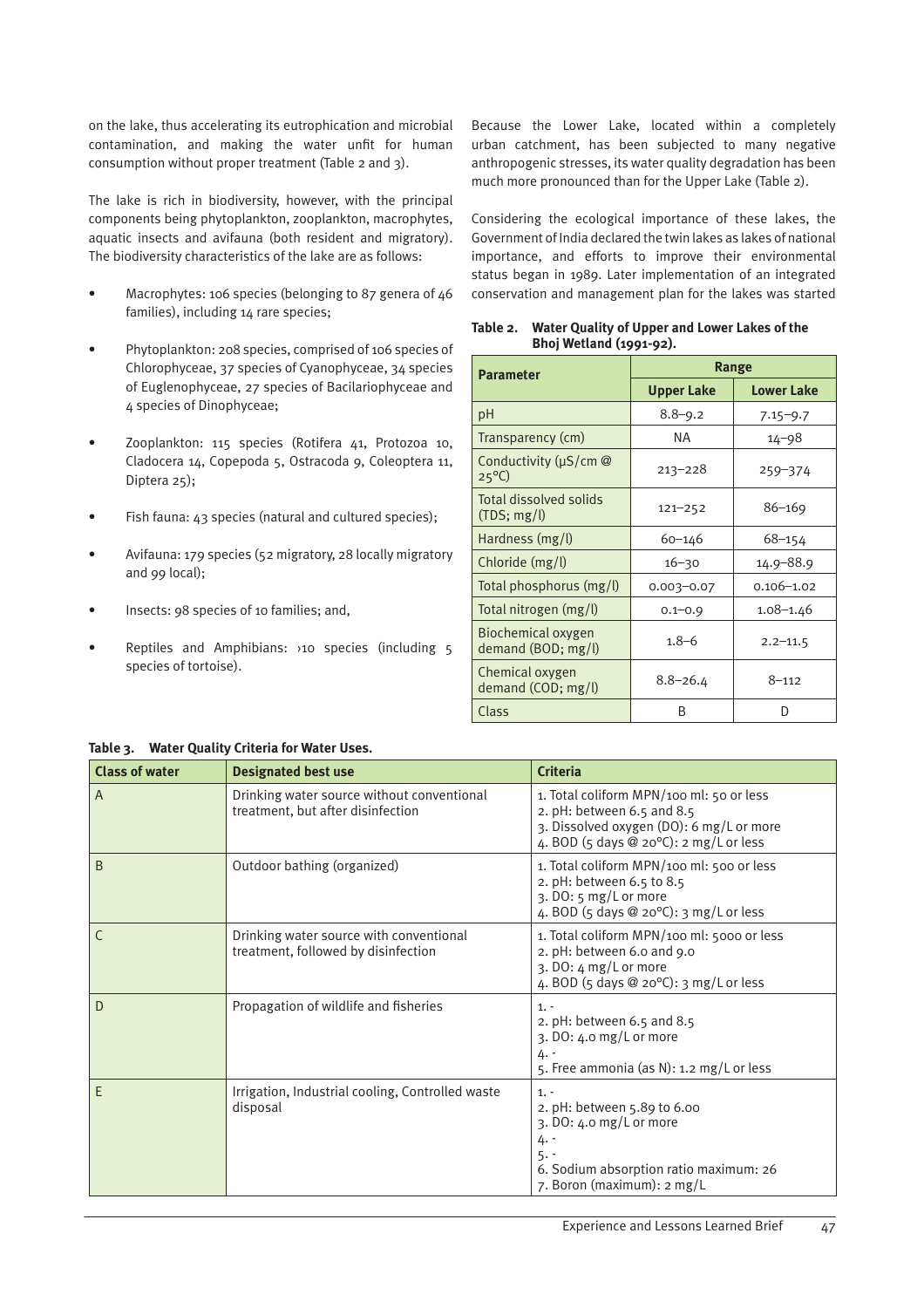in 1995. In recognition of its rich biodiversity (especially avifauna), and for adopting an integrated management plan, this wetland was declared a Ramsar site (a wetland of international importance) in 2002.

# **4. Environmental Issues Affecting the Lakes**

The major issues concerning the environment of the lakes are described below in Table 4.

# **5. Conservation and Management of the Lakes**

Efforts to manage the lakes have been implemented in a piecemeal manner since 1988. The State Government initiated a public awareness generation program of manual weed removal called 'Sarovar Hamari Dharohar' (Lakes are Our Heritage) in 1989. Because of the water quality resulting from aggravated pollution loads and environmental degradation of the lakes, the Government of Madhya Pradesh prepared an integrated plan for the Conservation and Management of both lakes, and requested financial assistance from the Government of India (GOI) in 1989. The GOI provided grants-in-aid of Rs. 16.5 million for conservation works during 1989-1992. Because of the high project costs, the GOI proposed the plan for external financial assistance to the Government of Japan in 1991. The Environmental Clearance from the Ministry of Environment and Forests (MOEF), and the concurrence of the Planning Commission, was obtained for the implementation of the project through foreign funding.

The Japan Bank for International Cooperation (JBIC) dispatched a study team, under Special Assistance for Project Formation (SAPROF), to India in 1993 to assess the project feasibility. Upon its recommendations, JBIC agreed to provide financial assistance, in the form of a soft loan of 7.055 billion yen, out of the total project cost of 8.033 billion yen. It was decided

that the 978 million yen balance (i.e., 15 % of the project cost) would be shared equally by the GOI and the State Government. An agreement between the JBIC and the Government of India (Ministry of Finance, Government of India being the signatory) was executed for implementation of the "Lake Bhopal Conservation and Management Project" (also known as Bhoj Wetland Project), to be executed over a period of 5 years, beginning in April 1995.

The project was to be coordinated with JBIC by a governmentcontrolled society, called the Environmental Planning and Coordination Organization (EPCO), and implemented by the Bhopal Municipal Corporation (BMC), State Public Health Engineering Department (PHED), Capital Project Administration (CPA) and MP Fisheries Development Corporation (MPFDC). EPCO was the executive and advisory arm of the Environment Department on statewide environmental issues.

A Japanese-Indian joint venture firm formed for this project was appointed as Project Management Consultant (PMC), as per the terms of the agreement, with a mandate to advise the project for project implementation in May 1996. The project envisaged tackling various conservation and management issues of the Upper and Lower Lakes of Bhopal in an integrated manner. Although the issues are interrelated and interlinked, for ease of operation and management, these issues were divided into various sub-projects, albeit with the understanding of the related issues and their interconnectivity with each other. The project initially envisaged 14 sub-projects under the major topics of:

• Desilting and Dredging (desilting and dredging of the lakes; deepening and widening of the spill channel, and restoration of the island);

| <b>Problems</b>                                                                                                                          | <b>Causes</b>                                                                                                                                                                                                                                                                                                                                                          |
|------------------------------------------------------------------------------------------------------------------------------------------|------------------------------------------------------------------------------------------------------------------------------------------------------------------------------------------------------------------------------------------------------------------------------------------------------------------------------------------------------------------------|
| Reduction of water storage capacity of the lakes                                                                                         | Inflow of silt and organic materials from urban and rural<br>catchments, along with monsoon runoff and dry weather<br>flows:<br>Addition of clay and non-biodegradable materials through<br>immersion of idols                                                                                                                                                         |
| Obstructions to smooth waterflow through the Upper Lake's<br>spill channel, resulting in a threat to the stability of the<br>earthen dam | Constriction of the spill channel, due to deposition of silt                                                                                                                                                                                                                                                                                                           |
| Deterioration of water quality                                                                                                           | Inflow of untreated sewage from habitations;<br>Dumping of municipal wastes not collected by the Municipal<br>Corporation;<br>Dissolving of paints in water during immersion of idols;<br>Chemical fertilizer runoff from the catchment:<br>Activity of washing of clothes by washermen, resulting in<br>release of detergents;<br>Leakage of oil during motor boating |
| Flourishing growth of invasive aquatic plants                                                                                            | High nutrient load to lakes from inflow of sewage and<br>agricultural wastes                                                                                                                                                                                                                                                                                           |
| Reduction of water spread area                                                                                                           | Encroachment on the lake fringe area, which becomes<br>exposed when the lake water level drops after rains end                                                                                                                                                                                                                                                         |

| Table 4. Summary of Environmental Issues facing the Bhoj Wetland. |  |  |  |  |  |  |
|-------------------------------------------------------------------|--|--|--|--|--|--|
|-------------------------------------------------------------------|--|--|--|--|--|--|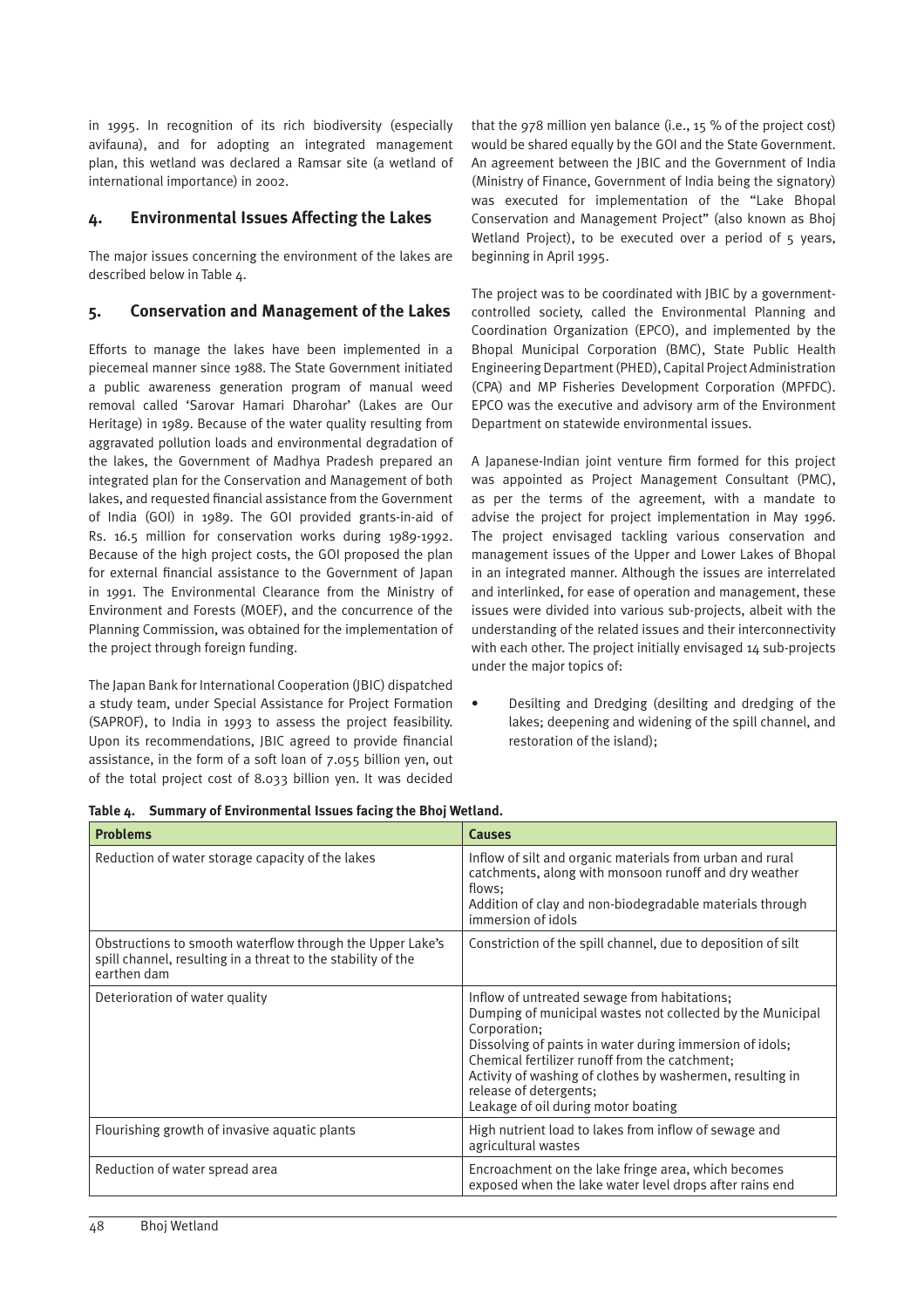- Catchment Area Treatment (afforestation, creation of buffer zones, construction of check dams, silt traps, toe walls and cascading and garland drains);
- Prevention of Pollution (Sewerage schemes);
- Shoreline and Fringe Area Management (construction of link road from Retghat to Lalghati, solid waste management, prevention of pollution from Dhobi ghats); and,
- Improvement and Management of Water Quality (deweeding, biological control of weeds through aquaculture, installation of floating fountains, water quality monitoring).

Considering the importance of public awareness in successful project implementation, public participation and environmental awareness activities were added as the 15th sub-project. Additional works, including a lakeview promenade and protection of lake fringes (both for shoreline management), a bridge across the Bhadbada spill channel, establishing an Interpretation Center for increasing environmental awareness, and control of seepage from the earthen dam of the Upper Lake, were subsequently included as additional sub-projects during 2002-2004.

# **6. Project Implementation**

Implementation of the projects began in April 1995 under the Housing and Environment Department of the State Government, with the Environmental Planning and Coordination Organisation (EPCO) playing the role of coordinating agency among various implementing agencies of the State Government. Being a large investment project, sanction of the major works fell under the purview of the State Cabinet. To ensure speedy disposal, the State Cabinet delegated its financial powers to an Empowered Committee under the chairmanship of the Chief Secretary of the State Government, which was constituted in February 1996. The Committee had the secretaries of all concerned state government departments with a stake in the project implementation, as well as the MOEF, GOI, as members.

A project cell was set up within EPCO, with the role of coordinating the activities of various implementing agencies (IA) and the PMC. At times, the IA showed an indifferent attitude toward completing the project on schedule. The project progress was tardy for the first two-and-a-half years because of a lack of coordination between the implementing and coordinating agencies, as well as the PMC. None of the Detailed Project Reports (DPRs) of the various sub-projects were cleared for implementation during this period, with the three parties blaming each other for the delay. Two of the DPRs ultimately had to be given to private consultants for preparation. The project remained headless for a period of 6 months (March - September, 1997).

However, upon a Project Officer joining the project in September 1997, the activities began taking shape, with many DPRs cleared between then and mid-1998. The speed of project execution further improved in May 1998, when the state government decided to bring most of the sub-projects (except for the ones being executed by the Bhopal Municipal Corporation and the CPA) under a single umbrella called the Bhoj Wetland Project Directorate, by upgrading the project cell within EPCO. Being under the same administrative department, the CPA was left independent. Thus, two executive divisions were formed as the IA under the Project Director (new designation of the Project Officer). To assist the IAs in preparing the DPRs of each sub-project, and for monitoring their implementation, a Project Coordination and Monitoring cell within the project was created, reporting to the Project Director, with the induction of experts of various disciplines (environmental engineering, urban planning, geohydrology, limnology, ecology, etc.) from various government departments. Since EPCO was going to execute such major works for the first time, an operational system that delineated the responsibilities of the executing and monitoring divisions was prepared and implemented.

In May 1998, another major decision was taken to accelerate the tendering and sanctioning of the project works. In the government system, authority for sanctioning works depends on the magnitude of the estimated costs. The time required for such sanction are often long, having to pass through several levels and thereby creating a bottleneck constraining smooth progress for time-bound projects. It was necessary that such departmental delays be avoided if the project was to be completed within the remaining 2 years. A project Technical Evaluation and Tender Approval Committee (TE and TAC) was constituted in May 1998, under the chairmanship of the Secretary of the Environment Department, including Chief Engineers of the Public Health Engineering, Water Resources, and Public Works, as well as a representative of the Finance departments, as members. It was the competent authority for according approval to the Detailed Project Reports of the various works under the project, evaluating tenders and technical matters, and sanctioning works up to Rs. 15 million for all IAs.

Regarding financial issues, as per the loan agreement with the JBIC, the release of funds to the State Government was done via a reimbursement process (i.e., the JBIC would reimburse the expenditure made by the IAs). The Project Authority previously got the funds from the government in the form of budgetary allocations in its annual budget, with its release from the Finance Department having to be periodically obtained. There often was a delay in getting the budget released from the Finance Department, thereby also delaying payments to contractors. This problem was ultimately overcome with the EC giving the go-ahead in 2000, with the concurrence of JBIC, to shift from a reimbursement mode to a transfer mode of payment. Under this new system, the bills were passed by the IAS, and payment to contractors made directly by the JBIC to their account, thereby bypassing the state budgetary system.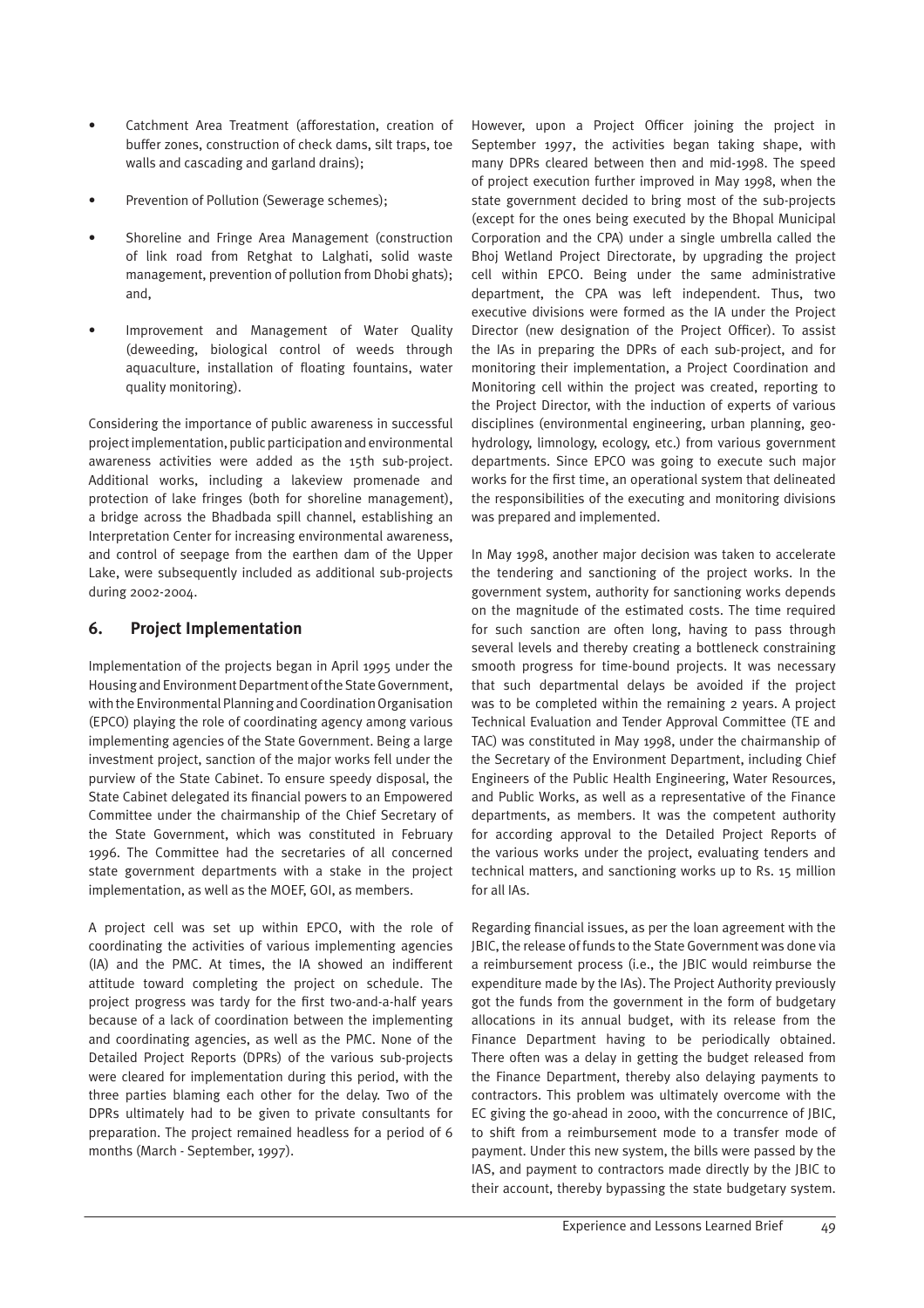This change both accelerated project execution and made the payment system completely transparent. In addition, to prevent the transfer of IA or EPCO personnel involved in project execution, the Empowered Committee decided that nobody would be transferred or relieved from his duty without the concurrence of the Empowered Committee.

With this new system in place, the project implementation became much smoother, with the TE and TAC regularly convening to make necessary technical decisions. Further, the time for sanctioning DPRs, calling tenders and tenders evaluation, was considerably shortened. In July 2000, however, the Project Director was transferred, with the next director lasting only 4 months, followed by a short period in which the project was headless, resulting in delaying the progress at a crucial implementation stage. Since December 2002, two Project Directors have had reasonable terms of more than a year, heading the project almost continuously.

# **7. Project Progress**

Although implementation of the project is still underway, its positive impacts are perceptible, including the following areas.

- **Fringe area protection.** The Bhopal Development Plan 2005 prohibits construction within 50 m of the Full Tank Level (FTL) of the Upper Lake and within 33 m of the Lower Lake. Accordingly, a "No Construction Zone," located up to 50 m from the FTL of the Upper Lake, has been demarcated with boundary stones. A physical barrier, in the form of arches along the Lower Lake, has been constructed to prevent direct access to the lake.
- **Creation of buffer zones between the lake and the human settlements**. A 5.4 km Link Road on the northeast and a 2.5 km long Lake View Promenade on the southeast fringe of the lake, were constructed, serving the dual purpose of preventing encroachment of the lake fringe area and reducing the traffic pressure throughout the city. The promenade also has become a recreational site for city dwellers. In order to prevent encroachment by human settlements, cultivation and grazing within the lake area, and siltation, plantation buffer zones have been created, particularly in the western, southern and northern fringes of the Upper Lake. In addition, intensive planting activities have been carried out in the lake's watershed area to control soil erosion. The species selected (51 in total) either produce biomass or have medicinal properties; they are also tolerant of both flooding and drought conditions. About 1.7 million plants have been planted in over 10 km<sup>2</sup> of land over a period of 12 years. In the social forestry program, farmers were encouraged to raise fruit yielding trees along their crop fields and marginal lands, with the results being encouraging to date.
- **Catchment area treatment**. The catchment area of the Upper Lake covers about  $361$  km<sup>2</sup>, with agricultural practices being undertaken in most of the area. During the rainy season, runoff from the catchment carries much silt and organic debris to the lake. The urban catchment runoff and sewage enters the lakes through various drains, causing both siltation and water pollution. To mitigate the inflow of silt, agricultural residues and other wastes into the lakes, 75 check dams of loose boulder/gabion structures, and 2 silt traps having a cumulative silt trapping capacity of 0.36 million m3 , have been constructed across 31 inlet channels.
- **Sewerage system**. Sewage is a major cause of pollution and water quality deterioration of both lakes with 14 drains carrying 15 million liters/day of sewage entering the Upper Lake and 28 drains carrying 50 million liters/day entering the Lower Lake. An infrastructure has been developed that comprises an 86.7 km pipeline through congested human settlements with 8 sewage pump houses and 4 treatment plants for diversion and treatment of domestic sewage. The systems are in a trial stage, expected to be fully operational within a period of 6 months. However, connecting individual households to the main sewage pipeline is a remaining task.
- **Solid waste management**. Due to limited infrastructure before project implementation, the municipal corporation could only collect 96 tons of garbage daily, compared to the generation of 131 tons of garbage from the project area (18 city wards). The infrastructure of the Bhopal Municipal Corporation was strengthened from project funds, by providing dumper placers, refuse compactors, a sewer-cleaning machine and containers. An electronic weigh bridge also was installed at the dump site to monitor the efficiency of each vehicle. These measures resulted in the additional collection and disposal of 70 metric ton of solid waste from the 18 municipal wards located in the urban watershed.
- **Prevention of pollution due to washing activities**. There are unorganized settlements of washermen along the Lower Lake, with the sewage from these settlements previously flowing directly into the lake. Their clothwashing activities also resulted in discharges directly into the Lower Lake. These sewage inflow and washing activities caused drastic deterioration in the lake's water quality. To ameliorate the situation, the washermen have been shifted outside the catchment of the Lower Lake, with rehabilitation sites for 250 washermen families having all facilities for living and washing, being constructed. Resettlement of the washermen families was completed in February 2004, with the vacated land being developed as a buffer zone with gardens and parks.
- **Dredging and desilting of lakes**. Due to silt deposition from the various drains, mass land formation was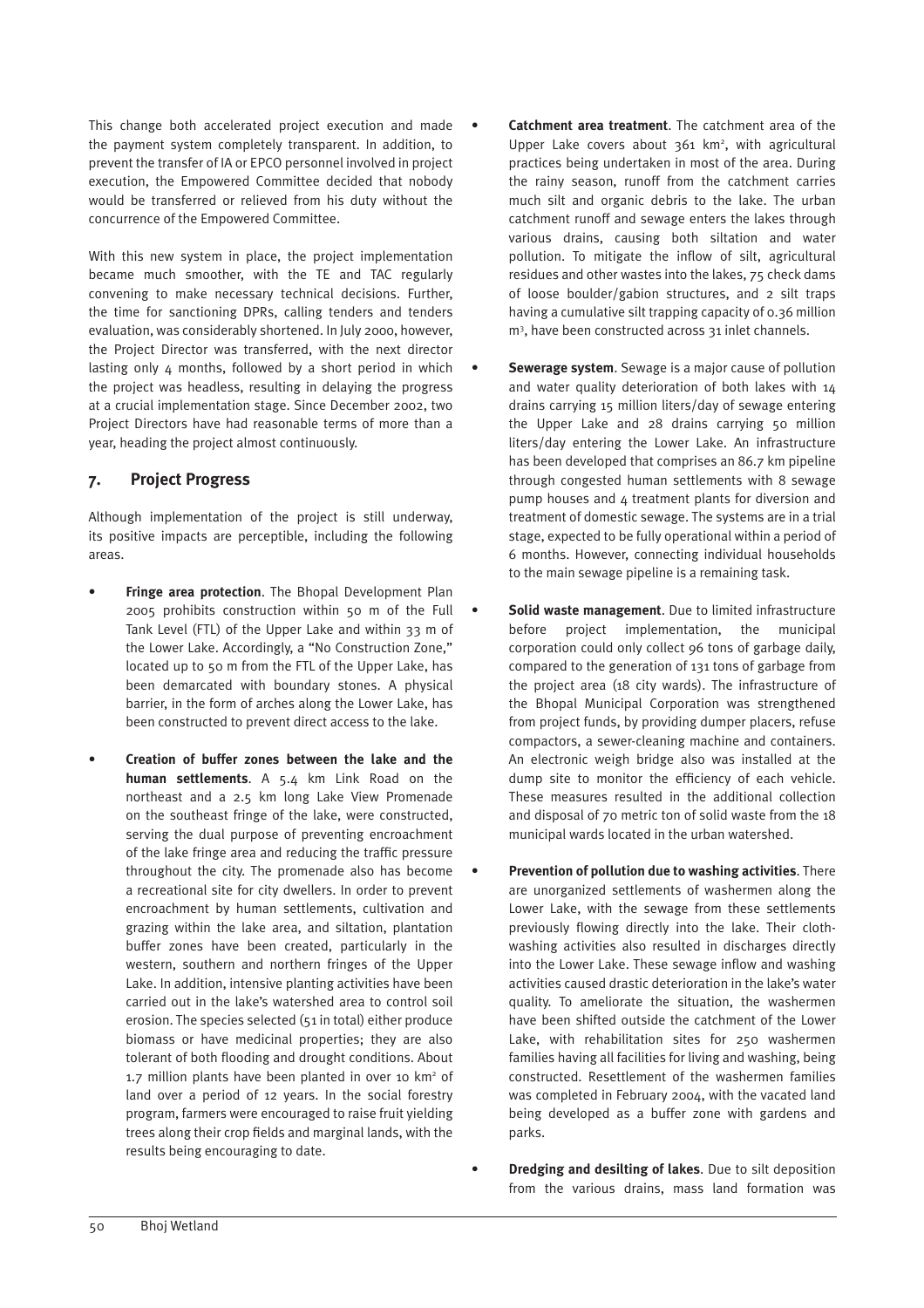occurring at the confluence points, resulting in decreased water storage capacity and spread area. About 85,000  $m^3$  silt was removed from the Lower Lake via the dredging operation. Silt removal in Upper Lake, however, was undertaken through dry excavation, after constructing earthen coffer dams and dewatering the area. A total of 2.70 million  $m<sup>3</sup>$  of silt was removed from 6 peripheral zones of Upper Lake, resulting in a 4% increase in lake storage capacity. The excavated materials were transported to wastelands transforming them into productive agricultural and plantation lands.

- **Deepening and widening of the spill channel**. To maintain the Upper Lake's water level, it has a spillway and approach channel  $(4.41 \text{ km} \text{ long})$  for the smooth discharge of excess water during the rainy season through gates. Continued silt deposition over the years within the existing narrow channel section, however, resulted in obstructions to the smooth water flow through the channel. Silt accumulation near the gates also caused high pressure on the gates. An insufficient spillway system discharge capacity would lead to the buildup of water pressure in the Upper Lake, causing a threat to the dam at Kamla Park. The deepening and widening works were carried out in 2.6 km of the spill channel to accommodate a discharge of  $566 \text{ m}^3/\text{sec}$ , with about 0.98 million  $m<sup>3</sup>$  of silt being removed. The channel also was given a proper shape to attain the required discharge. As with desilting, the excavated material was given to public and private parties on payment for their soil improvement and landscaping usage, earning the project authority about Rs. 6 million in this manner.
- **Restoration of Takia Island**. Takia Island in the Upper Lake has a Mazar of Shah Ali Shah Rahmatullah Aliah, which is of religious importance. Because of wave action, its periphery has been getting eroded from the western side over the years, posing a threat to the existence of the Mazar, while it was being silted on the eastern side. Two rows of toe walls were constructed around the island as a remedial measure and the area between the walls was filled in with soil excavated from the silted lakebed.
- **Weed removal**. Nutrient enrichment of the lakes due to inflows of untreated sewage, organic waste-containing runoff from urban areas in both lakes, and agricultural residues from rural areas around the Upper Lake have caused excessive aquatic vegetation growth within the lake area. In order to reduce nutrient recycling and prevent accelerated evapotranspiration of lake water, controlled weed removal operations were carried out in about 90% of the submergence area of the Upper Lake, and almost the entire area of the Lower Lake. Removal of different types of weeds, including shoreline (*Ipomea fistulosa*), emergent (*Scirpus roylie, Cyprus rotandus*, *Polygonum glabrum* and *Ipomoea aquatica*), floating

(water hyacinth) and an assemblage of submerged weeds, was started in a systematic manner in January 1999. Maintenance operation are still continuing, with the magnitude of weed growth having been considerably reduced.

- **Installation of water oxygenation systems**. Injection of ozone to improve water quality of an urban lake was tried out for the first time in the world in the Lower Lake. For the Upper Lake (a potable water source), however, only fountains with the provision of exposing the hypolimnetic water to the atmosphere, have been installed. A total of 15 aeration units (1 ozonizer, 1 ozonizer cum fountain and  $4$  fountains in the Lower Lake; 9 fountains in the Upper Lake) have been installed to oxygenate the hypolimnetic water. This activity has not only improved the water quality, but has also become a tourist attraction.
- **Aquaculture**. Herbivore grass carp, along with Indian Major carp, were introduced in the lakes to control submerged weeds (e.g., Hydrilla, Najas, Vallisnaria), as well as to maintain ecological balance. This has resulted in an up to 50% reduction in the density of aquatic weeds, and an increase in fish production by 130%. Thus, this activity has both improved the lake water quality, and enhanced the economic conditions of fishermen.
- **Construction of high level bridge across Bhadbhada spill channel**. Because of the development on the southeastern part of Upper Lake, and to reduce traffic pressure over the old Bhadbhada Bridge (spillway), a 4-lane bridge across Bhadbhada spill channel was constructed, and is expected to divert the development outside of the catchment of the Upper Lake.
- **Public awareness campaign**. During the implementation of the project, it was concluded that there was a need to educate the public of Bhopal about the need for the project and to make the public aware of the deteriorating lake environment. It was decided, therefore, to organize a well-coordinated public awareness program. As an initial activity, a survey was conducted to assess people's responses regarding the conservation and lake management efforts. Based on this initial study, people of all walks of life were involved through the awareness program. The cooperation of selected NGOs also was solicited for this activity, with various education awareness materials being developed including: gatherings at strategic locations; publication of special bulletin (Tal Sandesh) to create awareness regarding diversion of Idol immersion activities; advertisement in newspapers regarding project actions; communication through TV/radio; T-shirts/caps, showing the message of "Save Bhopal Lakes," used by students/volunteers involved in awareness campaign; and stickers with various lake conservation slogans, used to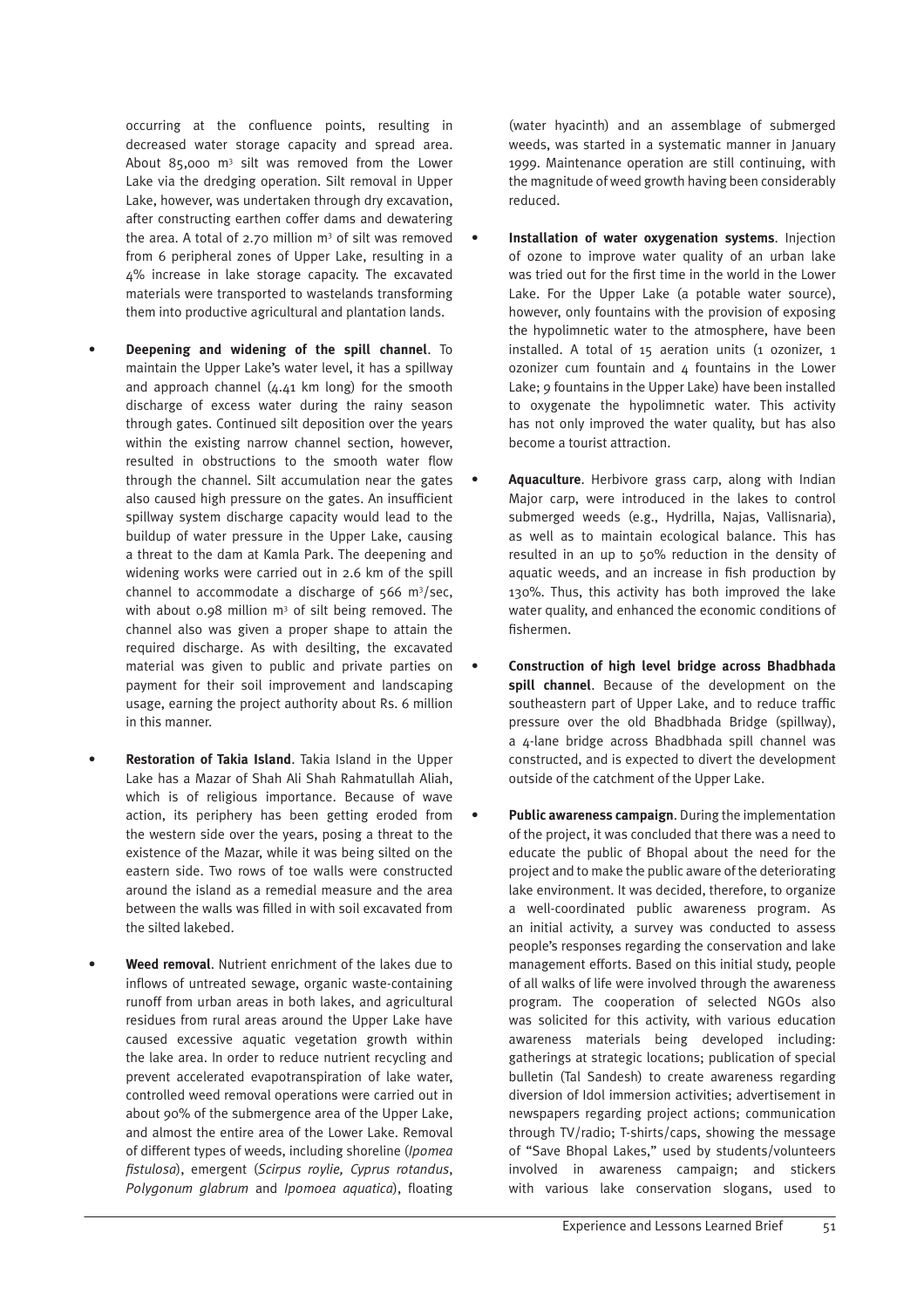communicate the message. A major achievement of this awareness campaign was the complete cessation of idol immersions at the traditional site of the Upper Lake. Details of specific the activities carried out under the awareness program are provided in Table 5.

- **Interpretation Center.** To create awareness among people of all walks of life, an Interpretation Center was developed on the shore of the Upper Lake, depicting the origin of the Bhoj Wetland, ecosystem structure and functions, conservation principles, project activities and the future course of action for the wise use of the lake ecosystem. This museum is expected to be a common meeting point for stakeholders, as well as a tourist attraction.
- **Control of seepage through earthen dam of Upper Lake**. The earthen dam of the Upper Lake was constructed in the year 1005, reportedly being constructed between 2 dry masonry wall fields with moorum (small pebbles mixed with red soil) and boulders. A tunnel (gallery) subsequently was constructed to release water from

| <b>Particular Event/Material</b>                                | <b>Total</b><br>number |
|-----------------------------------------------------------------|------------------------|
| Workshops                                                       | 37                     |
| <b>Seminars</b>                                                 | 7                      |
| <b>Training</b>                                                 | 22                     |
| <b>Public meetings</b>                                          | 54                     |
| Recreational program/field visits                               | 20                     |
| Open fora                                                       | 18                     |
| <b>Rallies</b>                                                  | 20                     |
| Eco-camps                                                       | 24                     |
| Street theater/puppet shows                                     | 20                     |
| Lecture (20) and audio-visual shows (50)                        | 103                    |
| Competitions                                                    | 43                     |
| Exhibitions                                                     | 20                     |
| Participatory programs                                          | 18                     |
| <b>Bird watching</b>                                            | 4                      |
| <b>Science fairs</b>                                            | 4                      |
| <b>Festival fairs</b>                                           | $\mathbf{1}$           |
| <b>Film festivals</b>                                           |                        |
| <b>Big Events</b>                                               |                        |
| Mera Taal Mera Bhopal on World<br>Environment Day (5 June 2001) | $\mathbf{1}$           |
| Public hearing (10 October 2001)                                | $\mathbf{1}$           |
| Lake Festival (22 - 25 December 2001)                           | $\mathbf{1}$           |
| Human Chain on World Wetland Day (2nd<br>February 2002)         | $\mathbf{1}$           |
| Total                                                           | 419                    |

**Table 5. Activities Carried Out Under the Awareness Campaign.**

the Upper Lake to the Lower Lake, and to supply potable water to the city. Lacking proper care over the years, the upstream retaining wall of the earthen dam, upstream toe, and the tunnel inside the earthen dam, were damaged. Consequently, water was seeping throughout the length of the body of the dam and through the tunnel. A proposal to stabilize the dam retaining wall, and to prevent water wastage, was included in the project at a later stage. The remedial measures included col-crete construction of existing stone masonry walls, grouting of retaining walls, construction of bell-mouth inlet and outlet structures of the tunnel, and shotcreting in two layers on the tunnel's inner wall. A vertical shaft was provided to facilitate the future inspection and treatment of the tunnel. For inspection purposes, a pathway was laid on the upstream side of the dam. Area beautification also has been done through provision of planters and lighting, with the work being in its last stage of completion.

# **8. Project Innovations**

In addition to what was conceptualized in the project, a number of other innovations also were done, including the following.

- **Promotion of organic farming.** Intensive cropping with inorganic fertilizers is being done in the rural watershed. A significant part of these nutrients find their way into the lake via monsoon runoff, causing the growth of aquatic vegetation in the lake. With the intention of discouraging farming practices in the watershed based on inorganic fertilizers, a drive to promote the use of organic manure was launched in 15 villages of the catchment, comprising two districts of the State. The manure was produced by the farmers themselves, and was comprised of farm wastes and cow dung. Relevant activities included hands-on training to farmers for making high-quality compost using bacterial inoculums. The farmers found the method acceptable, since their crop yields were higher, compared to the conventional method, and there also was considerable savings because the need to purchase inorganic fertilizers was eliminated.
- **Control of idol immersion activities**. Religious activities have a deep relationship with water resources in India. At the end of religious festivals, the immersion of idols in water is practiced throughout the country. Idol immersion also was practiced in the Upper Lake, which is a potable water source for the people of Bhopal. Since the idols are made of wood, hay, bamboo, clay, and printed with bright (heavy metal laden) colors, the lake was receiving silt, as well as being polluted. Thus, an alternate idol immersion site on the spillway of the Upper Lake was developed, and through constant persuasion and intensive awareness campaigns, idol immersion ceased around the year 2002 at the traditional site, which was located near the potable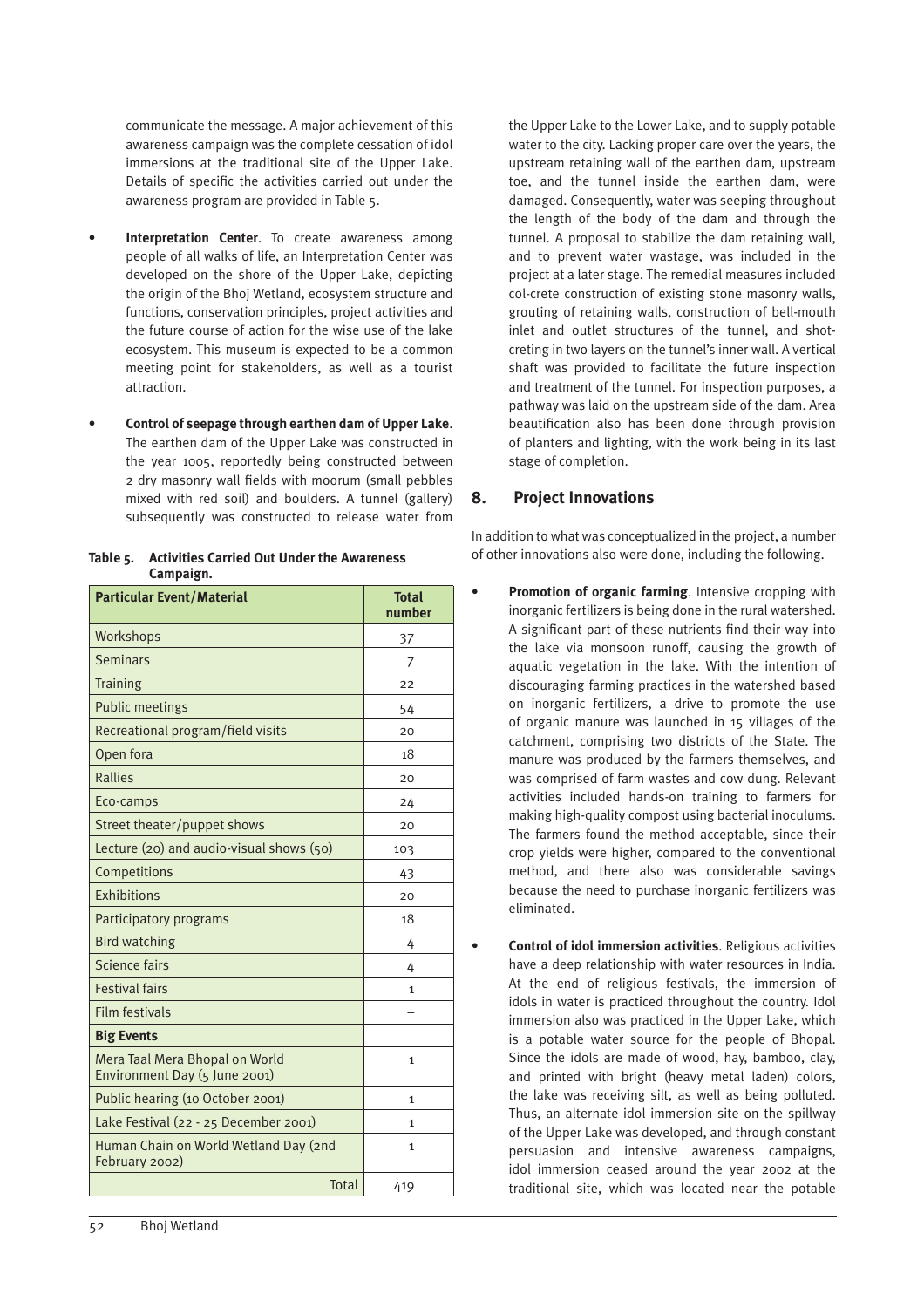water intake point. Because the new site was located on the spill channel of the Upper Lake, the impacts of idol immersion on the main waterbody were eliminated.

• **Control of motor boating**. Being a large, urban lake, boating activities, including motor boats, were popular in the Upper Lake, causing pollution problems related to oil and grease spillage. The project authorities were able to convince the BMC to ban motor boating because of the spillage, which was polluting the lake.

# **9. Importance of Scientific Studies in Decision Making**

Analysis of water quality, and monitoring of biodiversity of the two lakes, has been conducted since 1998 on a regular basis. Special studies were conducted to assess the impacts, if any, of anthropogenic activities, as well as developing project activities to facilitate corrective measures, if necessary, on the part of decision-makers. Some of the notable special studies are enumerated below in the following sections.

#### 9.1 Impact of Idol Immersion

The immersion of idols in waterbodies is a religious activity performed by Hindus after the worship of gods and goddesses. Because of the immersions, a considerable quantity of organic and inorganic materials find their way to the waterbodies, resulting in siltation and water pollution. There also is concern related to the toxic materials used in the paint of the idols. In the Upper Lake, Sheetal Das Ki Bagiya was the traditional site for idol immersion, which was located very near the potable water intake points. Thus, shifting idol immersion from the traditional site was necessary. An alternate site at Prempura Ghat was created in the year 1999, and people were requested via an awareness program to stop idol immersion at Sheetal Das Ki Bagiya. Through the cooperation of general public, religious leaders, district administration and local bodies idol immersion at Sheetal Das Ki Bagiya was completely stopped

since 2002. The water quality at Shetal Das Ki Bagiya and Prempura Ghat was analyzed during this period, with improved water quality at Shetal Das Ki Bagiya being recorded after 2002 (Table 6).

#### 9.2 Dredging and Desilting

The Upper Lake receives runoff and wastewater from 38 inlet channels in its catchment area, spread from the northern to southern side of the lake. The major part of the catchment area is subject to agriculture activities, and part is devoted to settlements, in a ratio of approximately 70:30. Although part of the southern side of the Upper Lake is protected, due to the Van Vihar (protected area) and Shyamla hills, the northern side of the settlements has spread rapidly over the last two decades. The shallow portion of the Upper Lake extends towards the north. The stormwater inflow deposits silt in the shallow area of the lake, with regular deposition of silt and dead organic matter making the lake shallower. Water to the Upper Lake is supplied as potable water, thereby exposing the shallow area during the summer months because of the receding lake water level. The accrued nutrients support plant and macrophyte growth. After death and decay of the plants, humus is formed, and because of decomposition of the humus, the nutrients are recycled in the lake ecosystem. This phenomenon is repeated at least twice per year, enhancing nutrient enrichment of the lake water. To ameliorate the situation, as well as increase the lake's water storage capacity, a desilting operation was carried out, resulting in removal of considerable quantities of nutrients from the lake bed, including 187.4 tons of nitrogen and 93.7 tons of phosphorus in the total 4.68 million tons of silt removed.

#### 9.3 Impacts of De-weeding

The Upper and Lower Lakes receive untreated sewage though different sewage inlets. The estimated pollution load to the two lakes through this process is presented at Table 7.

|  | Table 6. Comparison of Water Quality Status after Shifting the Idol Immersion Site. |
|--|-------------------------------------------------------------------------------------|
|  |                                                                                     |

| <b>Parameters</b>                     |       | <b>Shetal Das Ki Bagiya</b> | <b>Prempura Ghat</b> |       |  |
|---------------------------------------|-------|-----------------------------|----------------------|-------|--|
|                                       | 1998  | 2003                        | 1998                 | 2003  |  |
| Turbidity (FAU)                       | 68    | 17                          | 6                    | 36    |  |
| Total alkalinity (mg/l)               | 228   | 110                         | 74                   | 164   |  |
| Biochemical oxygen demand (BOD; mg/l) | 36.4  | 12.0                        | 1.6                  | 14.0  |  |
| Chemical oxygen demand (COD; mg/l)    | 270   | 40                          | 20                   | 68    |  |
| Chloride (mg/l)                       | 50.6  | 17.98                       | 28.8                 | 24.98 |  |
| Total hardness (mg/l)                 | 200   | 104                         | 66                   | 152   |  |
| Phosphate (mg/l)                      | 2.98  | 0.37                        | 0.081                | 3.21  |  |
| Chromium $(mg/l)$                     | 0.038 | 0.009                       | 0.02                 | 0.04  |  |
| Nickel (mg/l)                         | 0.056 | 0.038                       | 0.018                | 0.052 |  |
| Lead $(mg/l)$                         | 0.648 | 0.018                       | 0.023                | 0.042 |  |
| Manganese (mg/l)                      | 0.682 | 0.02                        | 0.043                | 0.052 |  |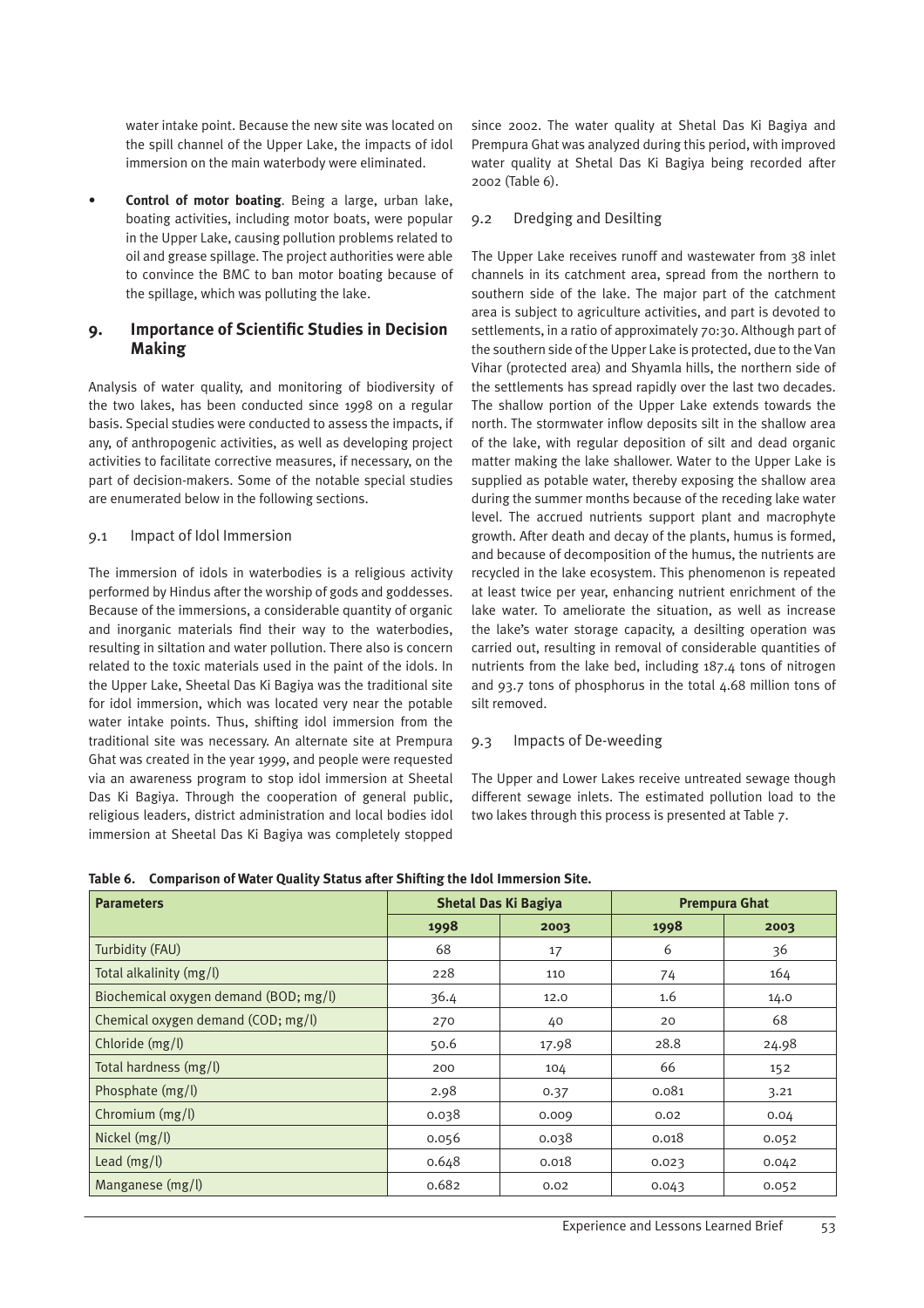Because the lake's nutrient enrichment accelerates the growth of macrophytes, removal of weeds (invasive shoreline and floating weeds, emergent and submerged weeds) was conducted, and nutrient levels in various types of weeds analyzed, as part of the conservation measures (Table 8).

The pattern of nutrient accumulation in major emergent, floating and submerged weeds is illustrated in Table 9.

A revival of indigenous species was also observed as a result of the removal of invasive species. The harvesting of weeds from the lakes, by mechanical or manual means, has demonstrated that the eutrophication of the lake can be controlled to a large extent by this process. Similarly, the heavy metal contamination also can be controlled through harvesting of weeds (e.g., water hyacinth).

#### 9.4 Effects of Mechanized Boating

The Upper Lake attracts many tourists, for which a number of mechanized boats utilize the lake. Accordingly, a study to assess the impacts of mechanized boating on lake water quality was conducted, indicating considerable oil and grease leakage from the boats, due to bad maintenance. This material forms an impervious layer over the water surface, causing anaerobic conditions in the bottom water layer in the lake. Based on these results, action was initiated by the local body and mechanized boating was prohibited in the Upper Lake.

# **10. Future Action Plan for Sustainability**

During the implementation of the Lake Bhopal Conservation and Management Project, it was realized that due to the multiplicity of agencies involved in the development, regulation and maintenance of the lakes and their catchment areas, and the issues thereof, the conservation and management efforts

**Table 7. Estimated Annual Pollution Load from Untreated Sewage (million tons).**

| <b>Parameter</b>                   | <b>Upper Lake</b> | <b>Lower Lake</b> |
|------------------------------------|-------------------|-------------------|
| <b>Nitrate</b>                     | 22                | 44                |
| Total phosphorus                   | 97                | 217               |
| Biochemical oxygen<br>demand (BOD) | 270               | 4590              |
| Chemical oxygen<br>demand (COD)    | 81                | 22,952            |

**Table 8. Removal of Weeds from Upper and Lower Lakes during 1999-2000.**

| <b>Type of weeds</b>             | <b>Quantity removed</b> |                   |  |
|----------------------------------|-------------------------|-------------------|--|
|                                  | <b>Upper Lake</b>       | <b>Lower Lake</b> |  |
| Shoreline<br>(Ipomoea fistulosa) | 4.21 km <sup>2</sup>    |                   |  |
| Emergent                         | $6.11 \text{ km}^2$     |                   |  |
| Free floating                    | 21,346 tons             | 5,807 tons        |  |
| Submerged                        | 74,078 tons             |                   |  |

for these lakes were being diluted. Also, environmental conservation and management of lakes cannot be a one-time effort, and project activities must be continued as a catalyst to initiate further action and development activities.

Additionally, the experiences gained and the human resources developed during the project implementation process should be meaningfully utilized for the purpose of conserving lakes and other waterbodies of the entire state of Madhya Pradesh. Finally, although there are a number of laws related to water resources, there is no single agency with responsibility for their conservation and management. Thus, there is a need for a specialized, legally-empowered agency for the integrated conservation and management of lakes and waterbodies.

The Government of Madhya Pradesh has proposed establishing an independent Lake Conservation Authority (LCA) for conservation and management of lakes for the entire state of Madhya Pradesh. In response to this initiative taken by the Government of Madhya Pradesh, JBIC funded a pre-investment study of the institutional and financial framework of such an agency. After discussion with various stakeholders, and several rounds of roundtable meetings with the stakeholders, the preinvestment study consultant recommended an institutional framework for the Lake Conservation Authority, and suggested a mechanism to make the Authority financially viable (it is noted that, there were no attempts during the project implementation to generate revenues except by the Water Quality Monitoring laboratory until now). It is proposed that the Authority function with two-tier administrative set-up (i.e., a State level Lake Conservation Authority), headquartered at Bhopal, with local Lake Management Committees constituted for each conservation area (constituting a specific lake, its catchment and command areas). The responsibilities of the LCA will include the following:

• Preparing an inventory of lakes and other waterbodies in the state;

| <b>Name</b>                         | Nutrient level (mg/kg) |                   |
|-------------------------------------|------------------------|-------------------|
|                                     | <b>Nitrate</b>         | <b>Phosphorus</b> |
| Scirpur royli                       | 58.0                   | 0.008             |
| Jussia repens                       | 1.28                   | 0.0025            |
| Polygonum<br>glabrum                | 8.28                   | 0.0014            |
| Eichornia<br>crassipes              | 70.60                  | 0.028             |
| Submerged<br>Potamogeton<br>crispus |                        | 0.004             |
| Mysiophyllum<br>spathullatum        | 1.31                   | 0.0015            |
| Ceratophyllum<br>derriursum         | 8.284                  | 0.0018            |
| Najas minor                         | 1.28                   | 0.007             |
| Vallisnaria                         | 38.0                   | 0.018             |
|                                     |                        | 8.28              |

**Table 9. Levels of Nutrients in Various Types of Weeds.**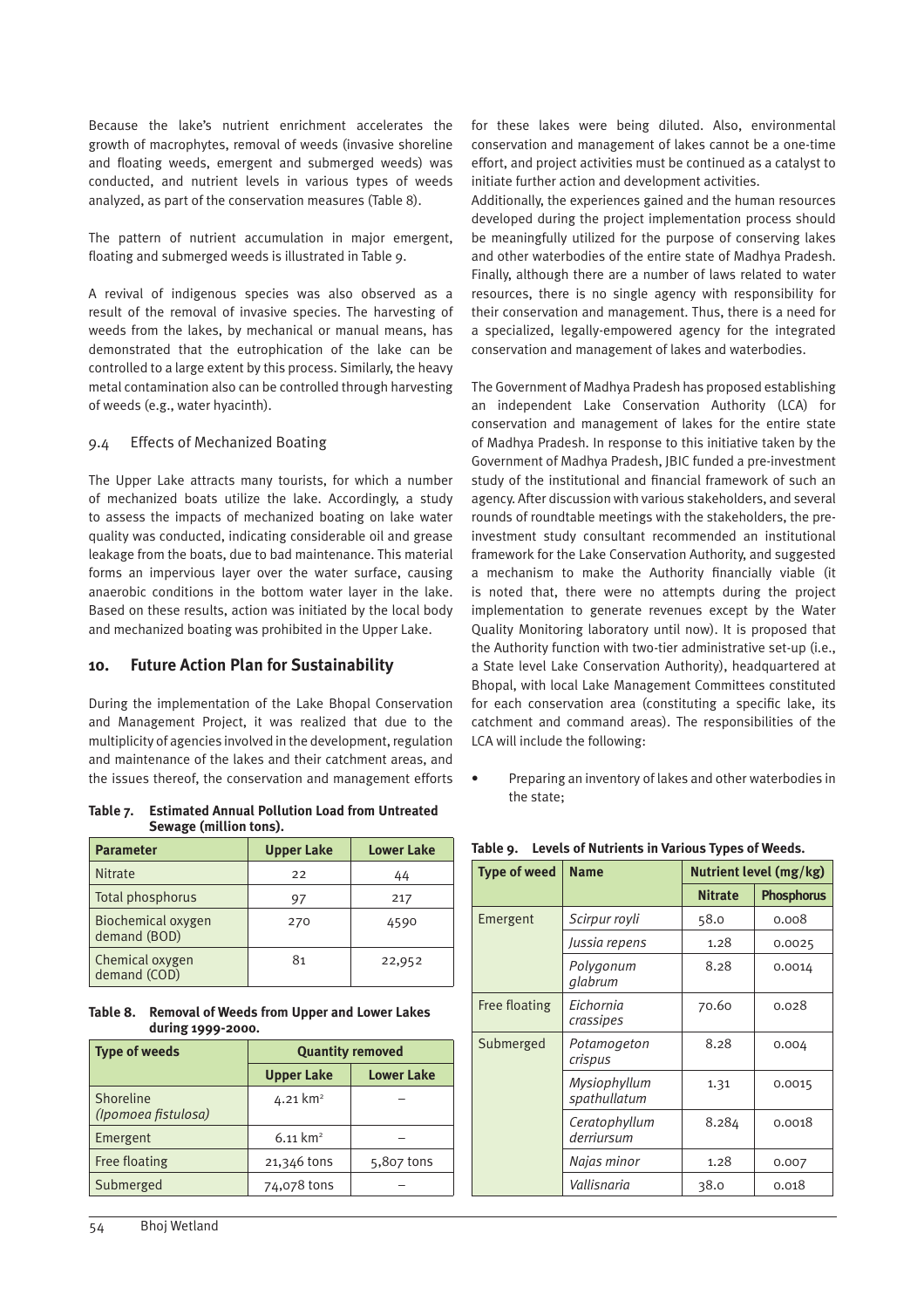- Identifying critical water sources and formulating conservation and management plans to prevent anthropogenic activities;
- Regulating and controlling incompatible activities which adversely affect the water sources;
- Formulating policy guidelines for managing water resources;
- Preparing basin management plans;
- Identifying and facilitating declaration of conservation areas; and,
- Preparing status reports of water resources.

The conceptual framework of the Authority is provided in Figure 2. The LCA will have four functional divisions (Research, Development and Monitoring, Engineering, Outreach and Administration and Finance). While Outreach Cell will be

#### State Level - (LCA)

responsible for implementation of awareness program involving NGOs, the Research, Development and Monitoring and Engineering divisions will focus on development of conservation plans of the lakes of the state, and monitoring implementation of such plans by the Field level agencies in the Conservation Areas. The day-to-day function of the LCA will be under the control of a Chief Executive Officer.

The State Government has approached JBIC to provide a core fund for the functioning of the Authority which, through proper investment of the corpus fund, and generating resources through project grants and consultancy services to other agencies involved in lake management within and outside the state, would generate additional funds to make the Authority a self-sustaining organization. This issue is presently being negotiated between the State Government and JBIC.



**Figure 2. Conceptual Framework of the Lake Conservation Authority.**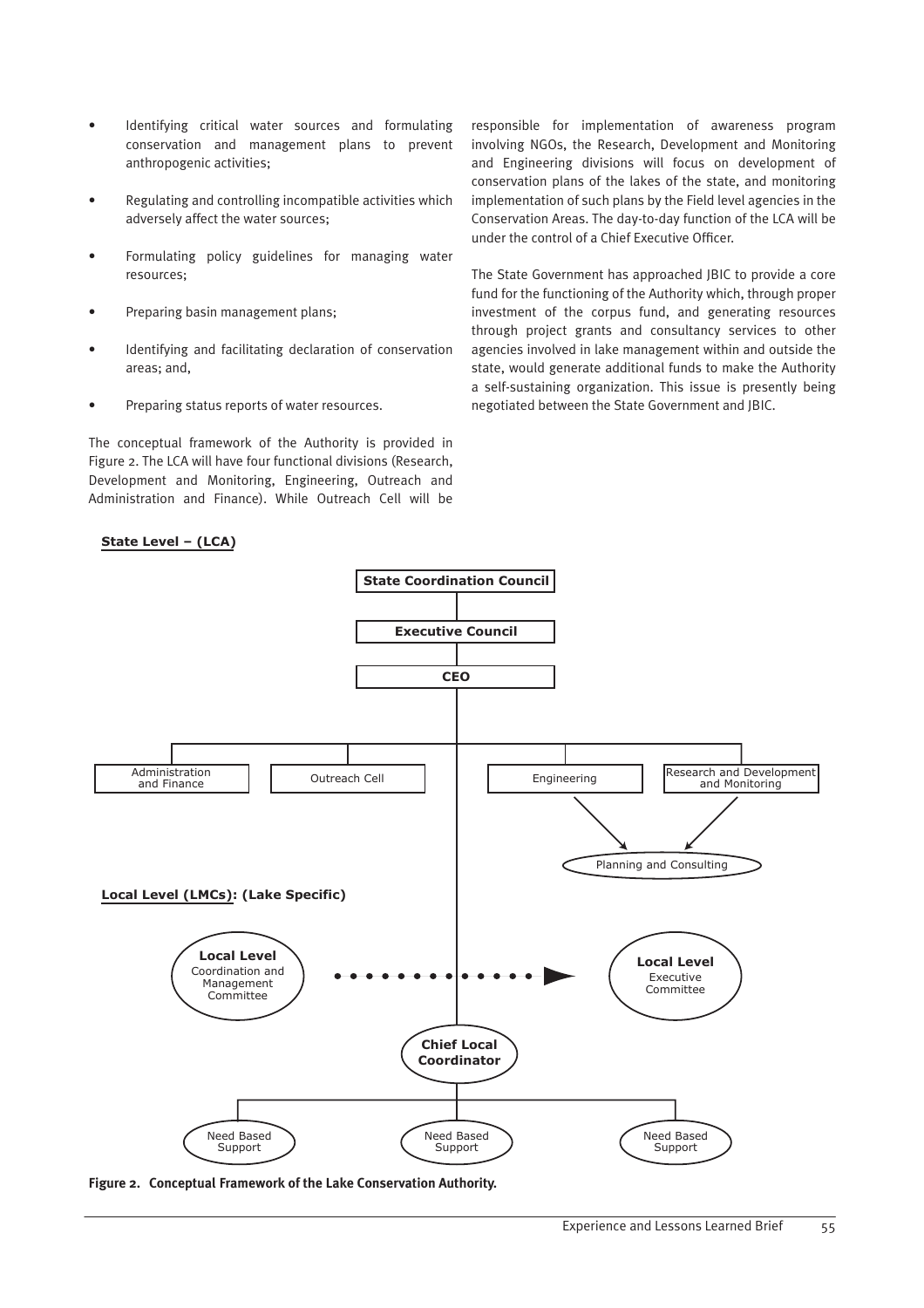#### **11. Lessons Learned**

#### 11.1 An Integrated Project Planning Approach is Required

Lake management is a very complex issue, involving different disciplines, multi-dimensional activities and an integrative approach. Unfortunately, the mind set of experts available for such work is quite different; technocrats consider lakes as a physical entity and apply stereotypic technology-based solutions, while scientists consider lakes as 'living systems' requiring specific solutions based on prevailing biological and physicochemical circumstances. This differing perception sometimes leads to a conflicting situation in regard to project implementation. The best solution to this problem lies in imparting common core training to all project staff, covering diverse areas and interdisciplinary topics.

Staff training should be arranged at the beginning, rather than in between implementation phases. Staff selection should be according to the work requirements, and their qualifications, experience and expertise should be elaborated in the project proposal itself. The processing of a project should be simple and easy so as to avoid delays. Post-project infrastructure maintenance for specific periods should be a part of the project proposal, including the necessary funding allocations.

#### 11.2 A Lake and Its Catchment Must be Managed as a Composite Whole

Management of lakes and reservoirs for their sustainable use is directly linked to their catchment. In other words, a lake is a reflection of its catchment, and a number of measures must be taken to protect the catchment, including:

- Developmental activity that affects its green cover and landscape should be prohibited, and developmental activities associated with human settlements in the catchment should be restricted;
- Nonpoint source runoff (i.e., from the drains) must be trapped; and,
- Agriculture activities in the catchment require an awareness generation, conducted via the government extension services machinery, especially to facilitate a change in fertilizer consumption patterns, from chemical to organic fertilizers.

#### 11.3 Awareness Raising, Education and Stakeholder Participation are Essential

Stakeholder involvement, including lake-dependent communities and common people, should be an integral part of any management program. Their interest in the lake needs to be sustained through awareness campaigns and other ecofriendly activities.

#### 11.4 Lakefront Protection is a Must

The lakefront is always prone to encroachments and pollution, thereby requiring protection as a major management action. This could be achieved by declaring a buffer zone from the full tank level of the lakes as a "No Construction Zone," by developing and demarcating the area as a bio-physical zone. Nevertheless, protecting the lakefront and water-spread area from abusers is a continuing battle.

#### 11.5 Administrative and Financial Mechanisms for Expeditious Decision-Making are Needed

Project implementation in a government mechanism is usually handicapped because of a maze of red tape and delays in the decision-making process. For special projects, however, there is a need for administrative and financial innovations in project execution, as has been demonstrated by various state government decisions which helped expedite the decisionmaking process.

#### 11.6 Continuity of Project Staff is Essential

This lesson is of utmost importance when executing a timebound conservation project. In the project, the technical staff involved in project preparation and execution remained with the project for long periods of time, thereby facilitating project continuity. However, frequent changes of the project head during the period when its execution was in full swing affected the project implementation progress.

#### 11.7 Need to Sustain Measures

By their very nature, conservation measures are never onetime activities. The sustainability of the measures must be ensured for a long period, in order to achieve fruitful results.

#### **12. References and Further Reading**

Agarker, M.S. *et al*. 1994. *Biology, Conservation and Management of Bhoj Wetland*. Bionature.

Annual Report of Environmental Research Laboratory. 2000- 2003. Bhoj Wetland Project.

Bajpai, A., S. Pani, R.K. Jain and S.M. Misra. 2002. "Heavy metal contamination through idol immersion in a tropical lake." *Eco. Env. and Cons*. 8(2): 157-159.

Chandrasekhar, S.N.A. 1996. *Ecological studies on Saroornagar lake, Hyderabad, India*. Ph.D. Thesis, Osmania University: Hyderabad, India.

Detailed Project Report of Deweeding of lakes. 1997. Bhoj Wetland Project.

Detailed Project Report of Control of Weeds through Aquaculture. 1997. Bhoj Wetland Project.